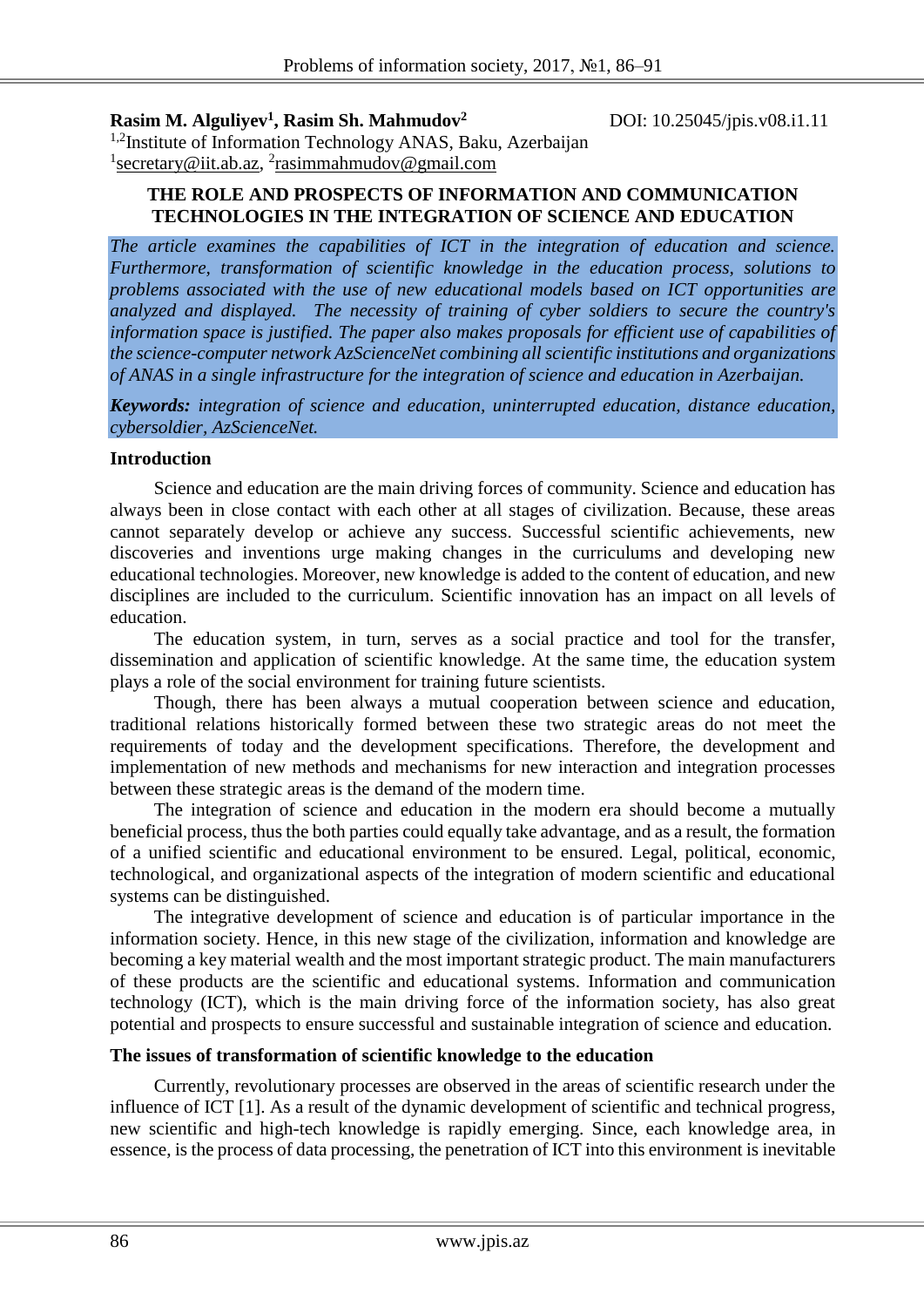(the process of informatization of science is going on), accordingly, new multidisciplinary knowledge areas are emerging (Figure 1):



# Figure 1. Multidisciplinary knowledge areas

Moreover, in recent years, a new multidisciplinary scientific field, namely *DATA SCIENCE* has emerged with the introduction of ICT in different fields of knowledge. This science ensures to get deeper knowledge as a result of involving mathematical methods to the processing *BIG DATA* (Figure 2):

#### **The formula for the XXI century science = KNOWLEDGE AREA + INFORMATICS + MATHEMATICS**

# Figure 2. Multidisciplinary scientific fields

In addition, one of the main tasks of science and education in the modern era is to train the builders of the information society. To this end, it is necessary to form a potential of human resources in all multidisciplinary spheres of human activity, which are formed in on-line environments (right to information, information economy, information, culture, etc.).

The knowledge in some specialties is updated very rapidly and outdated almost with the same pace (in particular, ICT knowledge). The teachers acting in the educational system (especially, multidisciplinary areas) face massive difficulties in acquiring new knowledge.

However, the officials in charge of higher education institutions do not tend to open new disciplines and train new subjects in the new areas of knowledge so much. This is due to the lack of tutors teaching those new subjects, textbooks and other necessary material and technical basis. For this reason, it is not possible to train cadres on numerous multidisciplinary knowledge areas (e.g., software engineering, bioinformatics, *Data Science*, cryptography, etc.), which are of strategic importance for the development of Azerbaijan.

To overcome the above mentioned problems and to adapt to the rapid pace of technological development, the educational system should be regularly provided with new knowledge. Furthermore, newly obtained knowledge must be transformed to the society through the educational system.

Given the challenges and demands of the modern era, it is important to pay special attention to the above-mentioned specialties when training highly qualified personnel. In particular, the youngsters should prefer priority specialties when going to study abroad within the state programs.

It should be noted that one of the challenges of the information society is the concept of uninterrupted education. Thus, in the information society, existing knowledge is rapidly outdated and replaced with new one. This is mainly due to the rapid development of the ICT. To ensure a continuous transformation of new knowledge into the education sector, it is significant to organize qualification courses for teachers in different subjects at leading scientific institutions of Azerbaijan.

Today, one of the most important issues to be implemented for the integration of science and education is the involvement of scientists and experts to the pedagogical activity, as well as of the teachers into the research. Acquiring the pedagogical, psychological knowledge and other necessary skills facilitates researchers to deliver obtained knowledge to the educational audiences more effectively. All of these ensure more flexible transfer of scientific advances and innovations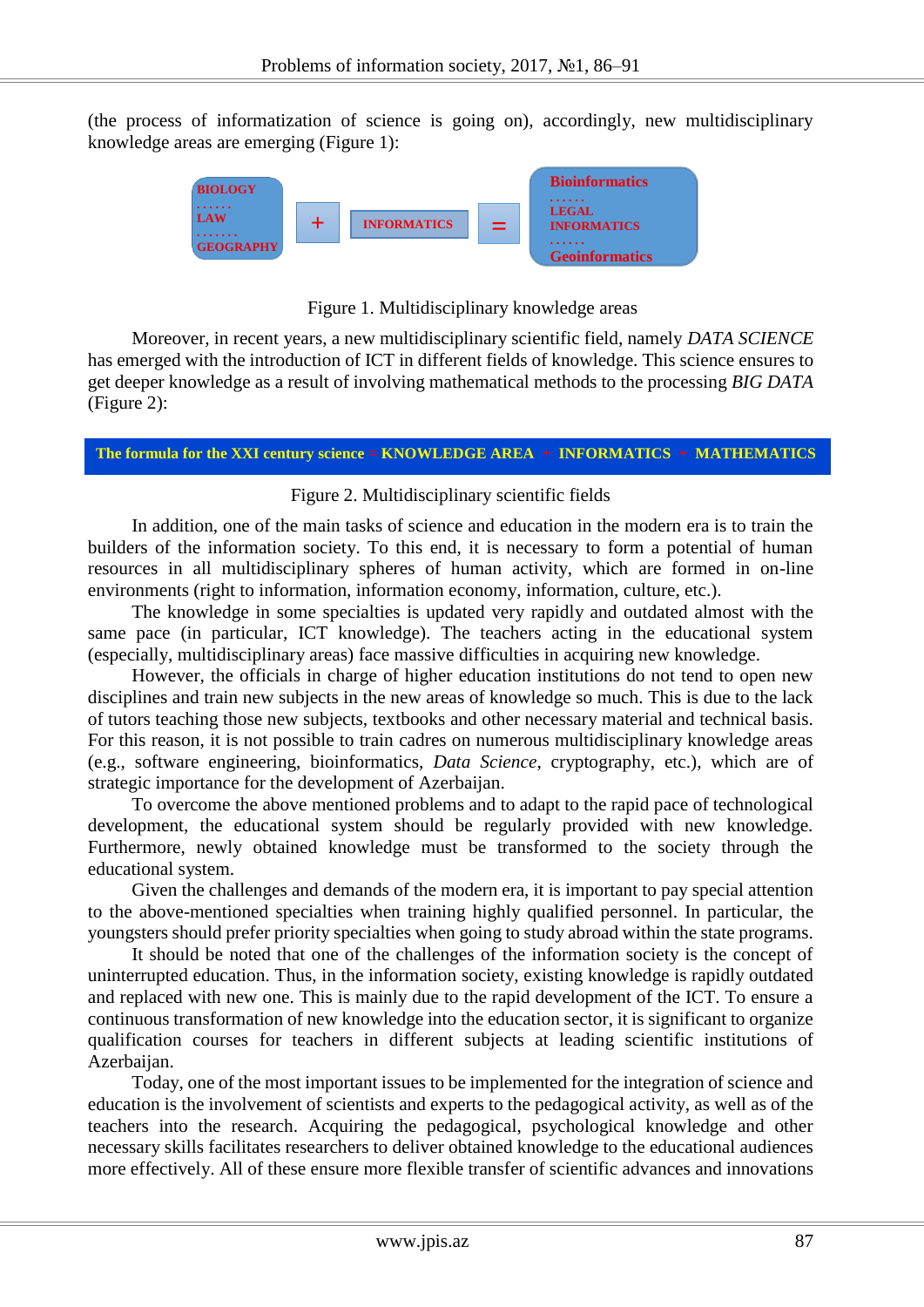to the educational process. This integrative process and eliminating the detachment between science and education leads to more intensive integration and ultimate unification of respective professional areas.

#### **Application issues of new educational models**

Due to the new opportunities created by the ICT, new paradigms, concepts, and models of education are emerging in the XXI century. All of these serve to adapting the education system to the requirements of information society and to the rapid pace of technological development and improve its quality [1].

People have opportunities to acquire scientific knowledge more effectively due to the opportunities of ICT, including the Internet. Hence, the process of continuous education is possible only in terms of close relations with the scientific environment, where ICT play the role of integrator.

However, the Internet supports the education, on the one hand, and causes great damage on the other hand. Thus, the richness and accessibility of information and knowledge resources on the Internet create great opportunities for the participants of the educational process. But, the abuse of these facilities has a negative impact on the process. Thus, instead of solving the tasks given by teacher, a learner does not acquire necessary knowledge retrieved from the ready Internet resources by presenting it as his/hers, but imitates it.

In other words, knowledge on the Internet can easily be accessed and stolen. Thus, plagiarism is turning into serious problem not only in the modern scientific activity, but also in the education system. Consequently, poor quality professionals are growing. Teachers, in turn, do not have all the testing and other necessities to assess the level of knowledge in such a situation. It also creates difficulties in the assessment of students' knowledge.

One of the basic education models in the information society is distance learning. Technological condition necessary for the formation of distance education is already provided in Azerbaijan. Therefore, the Internet infrastructure here has been expanded and improved. Including the most rural settlements of the country, entire territory, as well as the educational institutions have been provided with high quality Internet access. In other words, the digital divide has been eliminated. However the knowledge is erratically distributed. Knowledge and its carriers, namely scientists and specialists are mostly concentrated in the capital. The most effective way of eliminating this inequality is the use of ICT opportunities, including the use of distance education technologies. Although, the Internet infrastructure necessary for the application of distant education is available in Azerbaijan, a number of problems related to their introduction still exist: the lack of necessary content, training and assessment technologies, the identification of person, and so on delays the implementation of this process.

The state policy on the formation and development of e-education is available in Azerbaijan. "Azerbaijan 2020: look into the Future" Concept of Development , "National Strategy for the Development of information society in the Republic of Azerbaijan for 2014-2020", and the Strategic Road Map for the development of telecommunications and information technologies in the Republic of Azerbaijan also specify conceptual framework of e-learning [2 -4].

However, legal, organizational, technological, economic, psychological, ethical and other aspects of e-learning system have not been developed enough yet. To overcome the problem, it is also important to develop online educational technologies that have specific features and to train relevant personnel. It is necessary to produce on-line intellectual learning resources for the formation of distance and virtual education, as well as intellectual examination products to assess the knowledge.

In the context of the challenges and realities of the modern era (Internet-education, online education, continuing education, person-oriented education, etc.), the study of the problems facing pedagogical and other related sciences should be supported.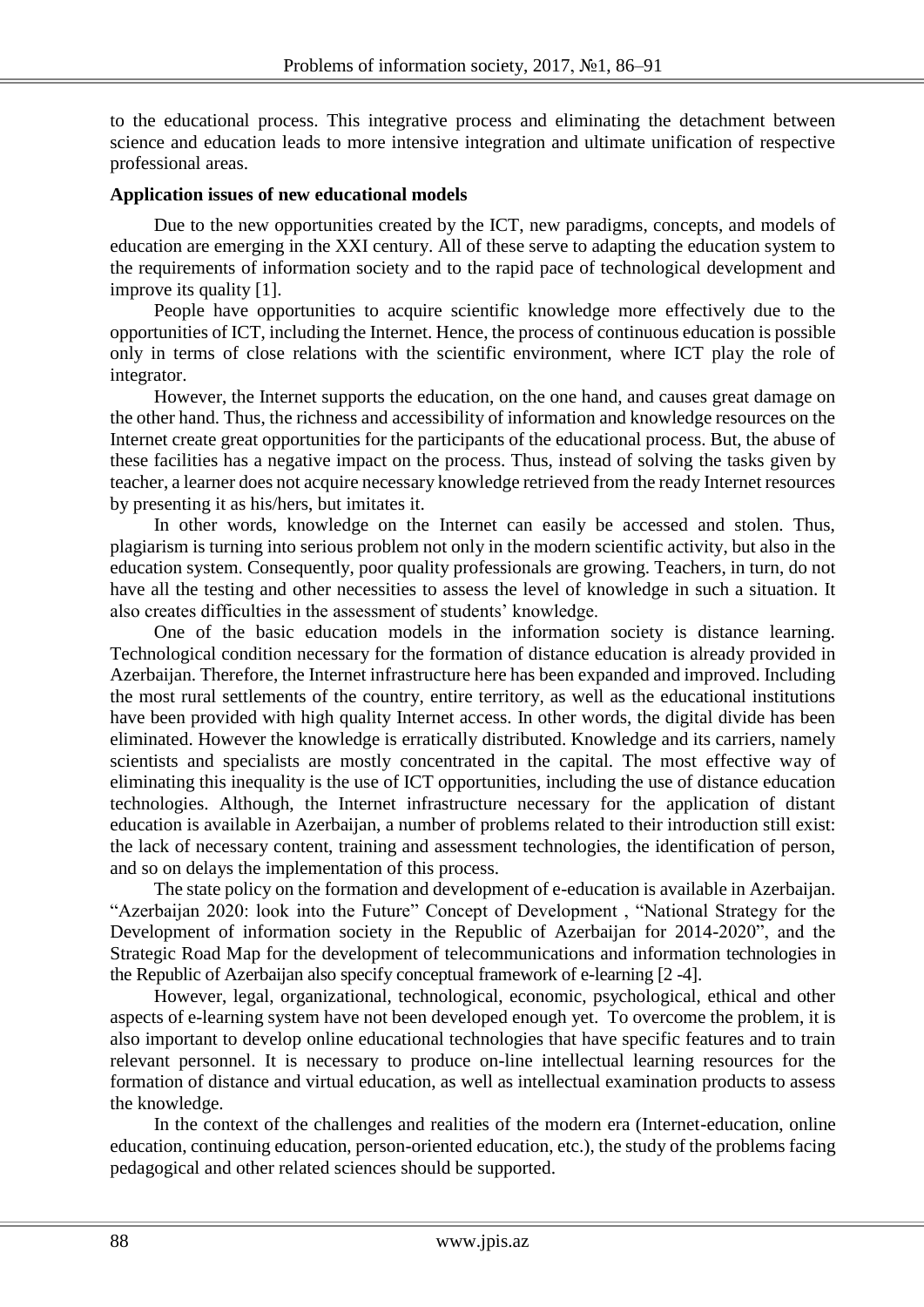#### **Building cyber-soldiers**

Along with and the sovereignty of the independent Azerbaijan, as well as its integral part, namely its political, economic, military and other sovereignties, the information sovereignty has also been strengthened and developed over the past 25 years, and the Virtual Azerbaijan with the same distance from the neighboring countries and nations of the world has been formed [5 ].

Today, Azerbaijan is experiencing the information war. Foreign countries and forces feeding the hostile attitude toward Azerbaijan are using information war tools against our country – through the spread of misinformation, attacks on web sites and so on. A number of leading countries are developing effective mechanisms and building cyber troops to timely prevent such attacks and to take preventive measures.

Existing realities dictate Azerbaijan to take appropriate steps either. The information war technologies and information weapons applied against Azerbaijan must be investigated and the actions must be taken against them. To be protected from the mentioned threats, the development of different types of cybertroops, technologies and information weapons grounding on the advanced international experience is the demand of modern time.

Along with traditional weapons, today's soldiers and officers should master high technology and become a cyber soldier, who is ready to fight in the information wars both in real and virtual space. It is no secret that the advanced countries have already set up their cybertroops.

We must be ready for Information warfare and shift to attacker position from waiting position, as well as to promote the realities of Azerbaijan and to protect its interests and national and spiritual values in the virtual world.

As the pupils and students learn how to use military equipment and fire weapons in the education process, they should also be educated the secrets of information warfare technologies, and be ready to fight the attacks against Azerbaijan and its people in the virtual space. They should be taught the necessary competences to efficiently operate with the Internet resources, social networks, *Wikipedia* and other sources.

Given the fact that information technology is developing rapidly, thus, the technological capabilities of the information war is also constantly expanding. Therefore, the process of training cybersoldiers requires close cooperation and integration of science and education. In other words, scientific innovations in the field of information warfare technology should be studied in a flexible manner, and directed to the development process of cyber soldiers. The need for ensuring the security of national information space increases the urgency of establishing such a mechanism.

The Institute of Information Technology of ANAS has been conducting scientific research on information security, information warfare technologies, as well as on Wikipedia for a long time, and has achieved significant results. The rich knowledge gained in these areas by the Institute is educated to all doctoral and PhD students from all over the country, and to the staff of research institutions and organizations of ANAS. The successful experience gained in the research institute can be applied in the education system. The Institute of Information Technology of ANAS, in turn, can provide the necessary scientific and methodological support to the educational institutions of the country.

#### *AzScienceNet* **as an important tool for integration of e-science and e-learning**

*AzScienceNet* science and computer network has a great potential in terms of the integration of science and education of Azerbaijan. This national operator on the science and education network provide research institutions and organizations of ANAS with advanced networking services necessary for the implementation of researches, scientific and practical and educational issues, as well as for the integration into the world science [6].

It should be noted that "Azerbaijan 2020: look into the Future" Concept of Development" [2], "National Strategy for the Development of science in the Republic of Azerbaijan for 2009-2015" [7] and "National Strategy for the Development of information society in the Republic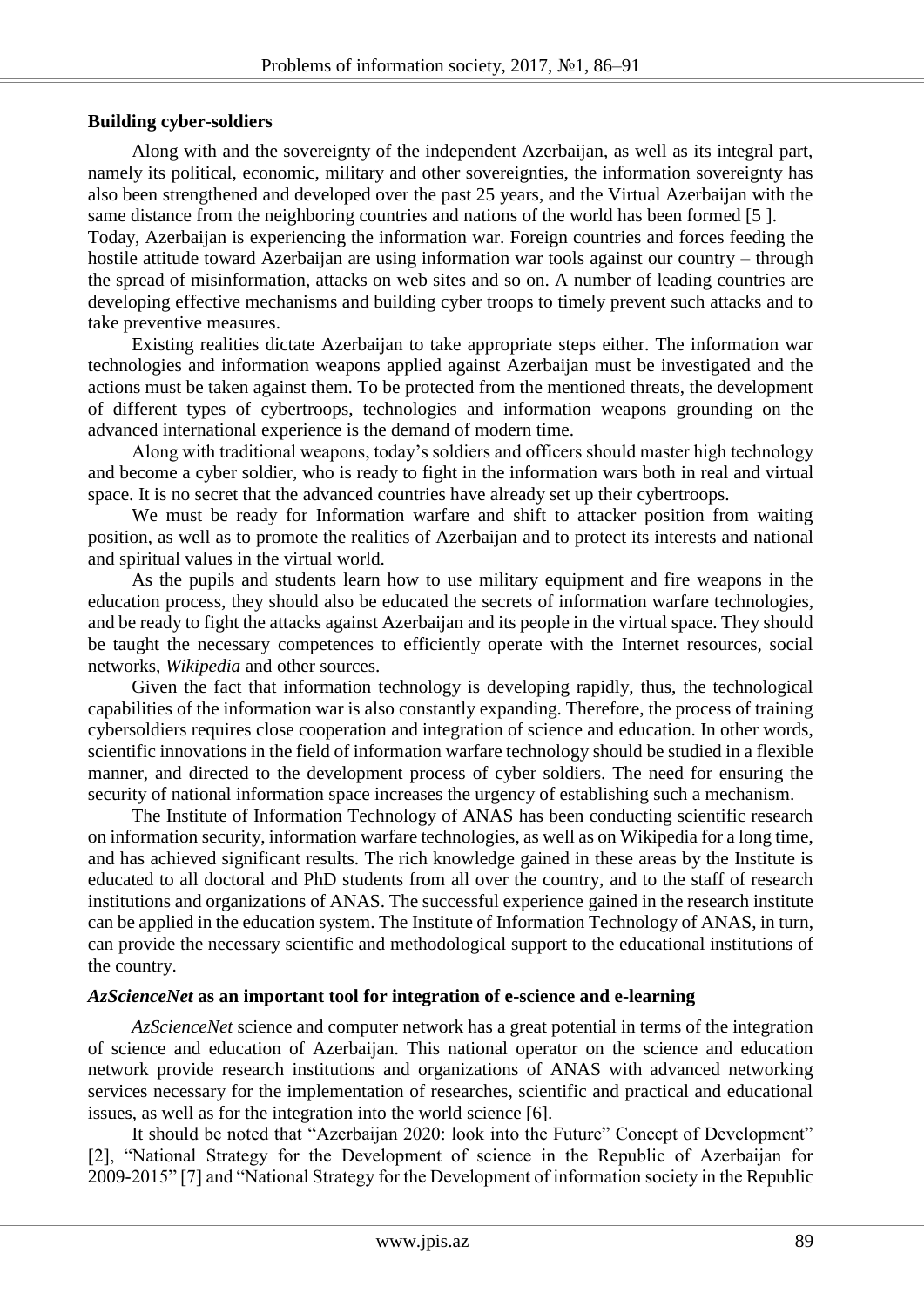of Azerbaijan for 2014-2020" [3] specify important duties, such as strengthening the information support of science, forming e-science and the use of ICT in the scientific activities.

In accordance with the tasks put against *AzScienceNet,* as the result of the implemented work done, at present, 97 percent of the units connected to the in the network is using the broadband Internet. The Internet connection speed of the network is 410 Mbit/sec. Thus far, about 6,500 computers research institutions and organizations of ANAS have been connected to *AzScienceNet*. At the same time, technical capabilities of *AzScienceNet* have been expanded. At present, its computing power is 15 Tflops, and external memory capacity is 400 Tbyte [8].

As a continuation of this work, new Internet Services Centre of *AzScienceNet* has opened. This centre covers 26 research institutions and organizations and providers Internet services to about 4000 employees of the Academic Village, and is equipped with modern telecommunication equipment and software.

The center offers Wi-Fi, Eduroam, Cloud Computing, Cloud Storage, cluster computing, hosting, Eduroam, IP Telephony, distributed multi-terminal information service, operational informing, video conferencing, e-libraries, distance education and other services to the employees of ANAS. In addition to the institutions and organizations of ANAS, higher education institutions of Azerbaijan and other research organizations and individual users can take advantage of Cloud Computing services offered by *AzScienceNet* [8].

Recently, as a result of the ongoing reforms at ANAS, large amount of digital video, audio, photo and multimedia resources containing different aspects of the research and organizational activities have been collected. They are of historical importance as valuable sources reflecting the current activity of the Academy. Systematic and regular collection of these materials, their reliable storage, systematization, online use and delivering to the future generations is very important.

*AzScienceNet* also offer videoconferencing and distance learning services for the research and educational institutions in Nakhchivan and Ganja. In the nearest future, the relevant centers in Shaki and Lankaran are planned to be provide with these services.

Establishing close cooperation with the international organizations, *AzScienceNet* enables the employees of the institutions and organizations of ANAS to benefit from the opportunities offered by research and education networks around the world: scientists jointly use large volumes of data in their research, implement large-scale scientific projects, and present advanced networking technologies and services.

In 2014, *AzScienceNet* became a member of the Association of European Science and Education Networks (GEANT) as the national operator status with the support of ANAS, the Ministry of Education and the Ministry of Communications and High Technologies and established the cooperation with more than 40 countries. The main objective of the association is to establish high-quality ICT infrastructure for science and education, to form unique and global space for the national e-science and education, and to improve the national and international electronic infrastructures used for scientific purposes [8].

In 2016, *AzScienceNet* joined pan-European network initially with 1GB/sec speed within the framework of the project (*EaPConnect*) designed for the countries supporting European Commission's Eastern Partnership initiative and got a chance to use important network services (*hosting, cloud computing, eduroam* etc.).

The educational institutions of the country can take advantage of the services (*hosting, cloud computing, eduroam* etc.) offered by *AzScienceNet* and *DATA Centre.* Scientists living in Baku can deliver interactive distance courses to all higher education institutions, as well as to universities in the regions over *AzScienceNet* through on-line videoconferencing studios of ANAS. At the same time, the lectures data can be delivered on-line in the future being stored at the DATA center.